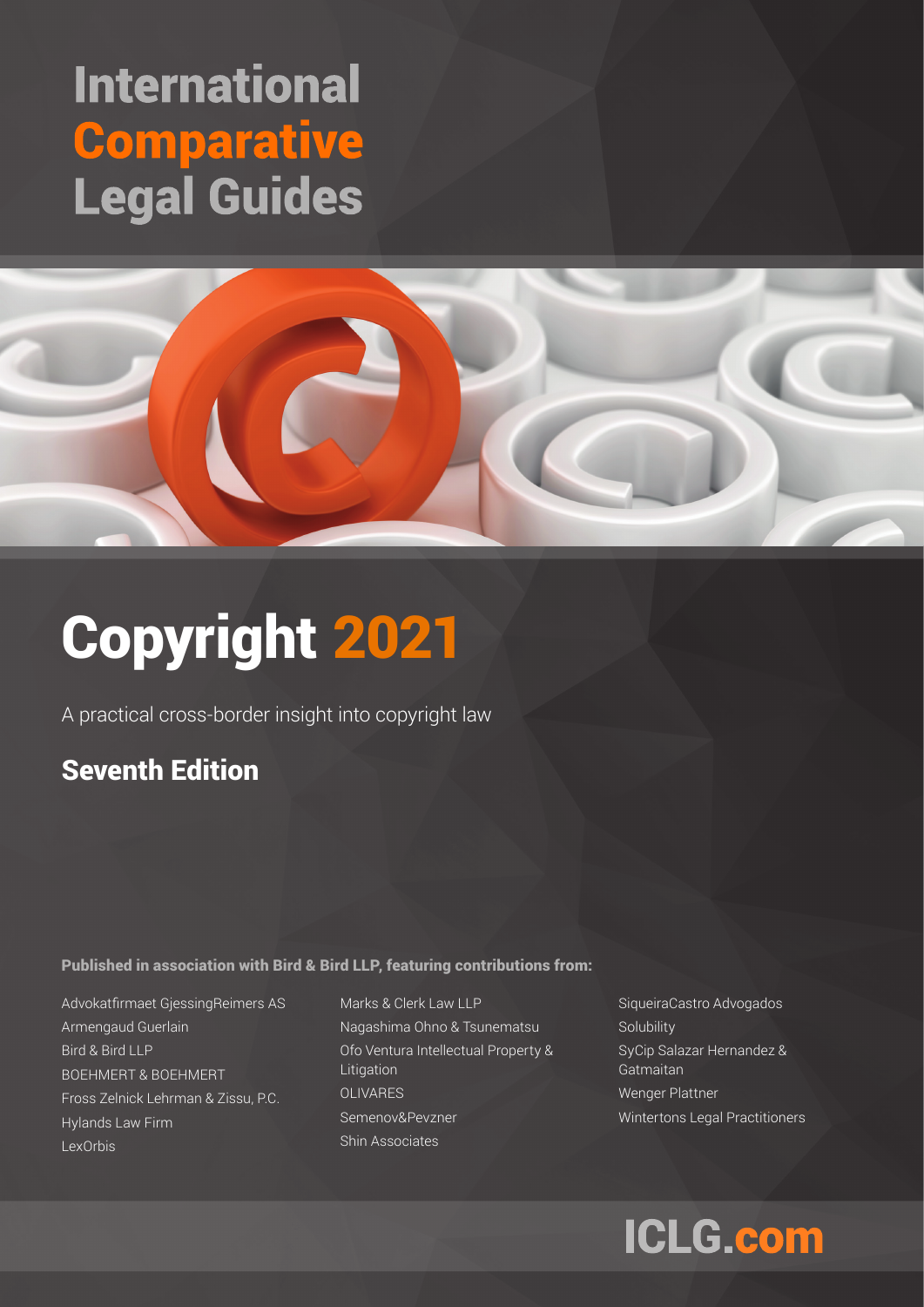## Expert Chapter



**Expanding the Boundaries of Copyright Law** Phil Sherrell & Will Smith, Bird & Bird LLP

## Q&A Chapters

| $\vert$ 7 | <b>Australia</b><br><b>Solubility: Jeff Bergmann &amp; Louise Brunero</b> |
|-----------|---------------------------------------------------------------------------|
| <b>15</b> | <b>Brazil</b><br>Sigueira Castro Advogados: Eduardo Ribeiro Augusto       |

<sup>19</sup> Canada Marks & Clerk Law LLP: Catherine Lovrics & Lesley Gallivan

<sup>27</sup> China Hylands Law Firm: Erica Liu (Liu Yuping) & Andrew Liu (Liu Yungui)



Armengaud Guerlain: Catherine Mateu

40 Germany BOEHMERT & BOEHMERT: Silke Freund & Dr. Sebastian Engels

LexOrbis: Aprajita Nigam & Dheeraj Kapoor



<sup>57</sup> Japan

Nagashima Ohno & Tsunematsu: Kenji Tosaki

```
62 Malaysia
```
#### Shin Associates: Jessie Tan Shin Ee & Joel Prashant

72 Mexico OLIVARES: Luis C. Schmidt, Guillermo Treviño & Manuel Santin

#### **Norway**

Advokatfirmaet GjessingReimers AS: Øystein Flagstad

#### 84 Philippines

SyCip Salazar Hernandez & Gatmaitan: Vida M. Panganiban-Alindogan & Anna Loraine M. Mendoza



#### 92 Russia

Semenov&Pevzner: Roman Lukyanov, Ksenia Sysoeva & Irina Ostapchuk



<sup>99</sup> Switzerland Wenger Plattner: Melanie Müller & Yannick Hostettler

### $105$  Turkey

Ofo Ventura Intellectual Property & Litigation: Ozlem Futman & Yasemin Aktas



### 112 United Kingdom

Bird & Bird LLP: Rebecca O'Kelly-Gillard & Phil Sherrell

### **119** USA

Fross Zelnick Lehrman & Zissu, P.C.: David Donahue & Jason D. Jones

<sup>126</sup> Zimbabwe Wintertons Legal Practitioners: Cordellia Nyasha Midzi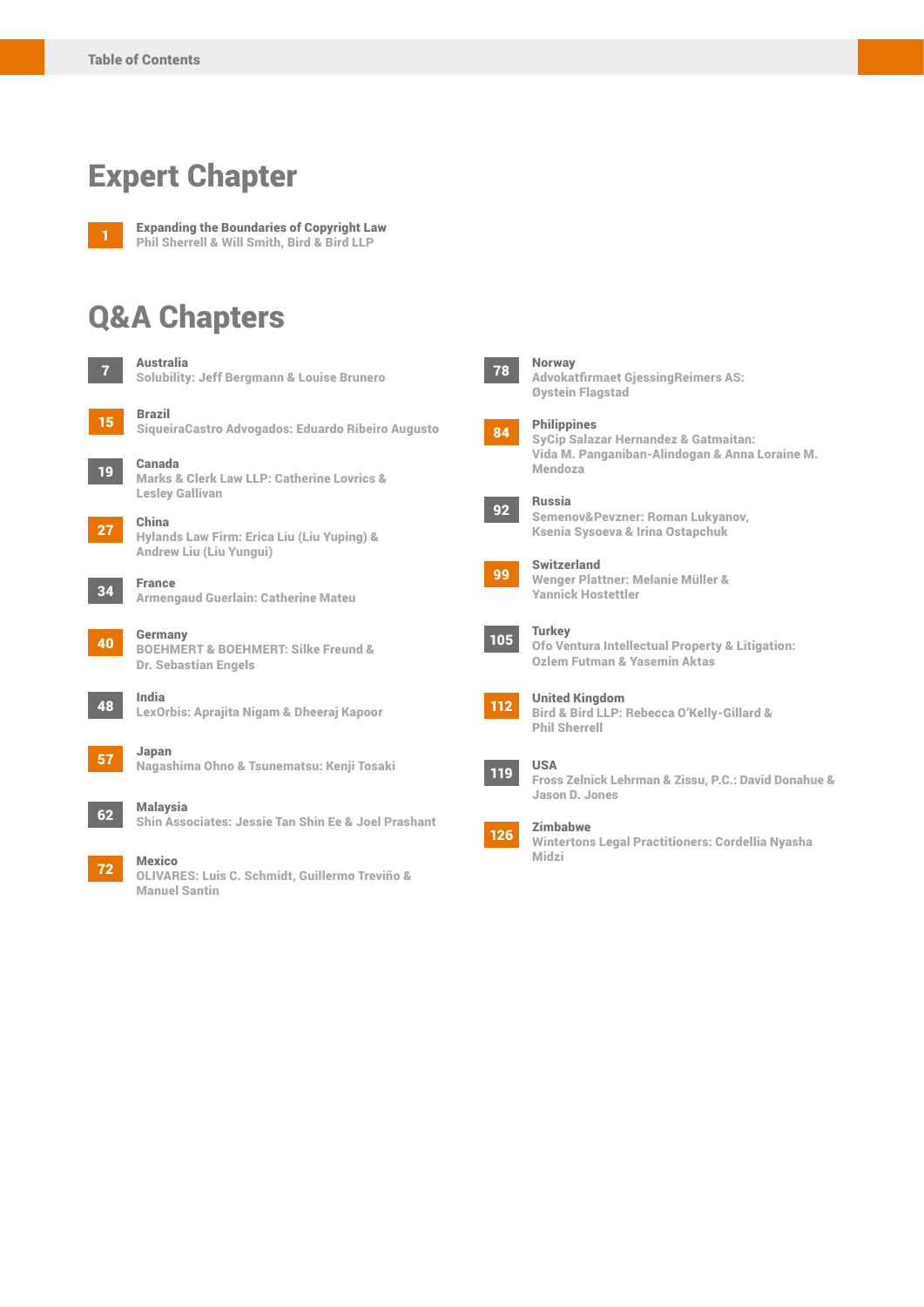



#### **Copyright Subsistence**

**1.1 What are the requirements for copyright to subsist in a work?**

Irrespective of their value or purpose, works are literary and artistic intellectual creations with an individual character. Unlike for other intellectual property rights, there are no formal requirements such as registration.

**1.2 Does your jurisdiction operate an open or closed list of works that can qualify for copyright protection?**

The Federal Act on Copyright and Related Rights ("CopA") gives – in a non-exhaustive list – examples of works that could qualify for copyright protection (in so far as they are intellectual creations with an individual character [see question 1.1]). These are in particular:

- literary, scientific and other linguistic works;
- musical works and other acoustic works;
- works of art, in particular paintings, sculptures and graphic works;
- works with scientific or technical content such as drawings, plans, maps or three-dimensional representations;
- works of architecture;
- works of applied art;
- photographic, cinematographic and other visual or audiovisual works, photographic depictions and depictions of three-dimensional objects produced by a process similar to that of photography are considered works, even if they do not have individual character;
- choreographic works and works of mime;
- computer programs; and
- drafts, titles and parts of works, insofar as they are intellectual creations with an individual character.

#### **1.3 In what works can copyright subsist?**

See questions 1.1 and 1.2 above.

**1.4 Are there any works which are excluded from copyright protection?**

Copyright does not protect: acts, ordinances, international treaties and other official enactments; means of payment; decisions, minutes and reports issued by authorities and public administrations; patent specifications; and published patent applications.

Furthermore, copyright does not protect official or legally required collections and translations of the aforementioned works.

**1.5 Is there a system for registration of copyright and, if so, what is the effect of registration?**

The validity of a copyright is not dependent on registration; moreover, there is no registration process at all. Copyright always originates in the person of the creator. The author is the natural person who created the work, meaning that the right arises from the creation of the work itself and commences from the very moment the work comes into being (if the requirements for copyright protection are met).

#### **1.6 What is the duration of copyright protection? Does this vary depending on the type of work?**

A work is protected by copyright as soon as it is created, irrespective of when it has been fixed on a physical medium. In the case of a computer program, protection expires 50 years after the death of the author, and in the case of all other works, 70 years after the death of the author. Where it is assumed that the author has been dead for more than 50 or 70 years, respectively, protection no longer applies. The term of protection is calculated from 31 December of the year in which the event determining the calculation occurred.

Where two or more persons have contributed to the creation of a work (joint authorship), protection expires according to the paragraph above with regard to the last surviving joint author. Where the individual contributions may be separated, protection for each contribution expires separately.

Where the author of a work is unknown, protection for that work expires 70 years after it has been published or, if it has been published in instalments, 70 years after the final instalment. If the identity of the person who has created the work becomes publicly known before the expiry of the aforementioned term, protection for the work expires according to the paragraph above.

**1.7 Is there any overlap between copyright and other intellectual property rights such as design rights and database rights?**

A work can be protected simultaneously by copyright and other intellectual property rights (i.e. trademark rights or design rights). Additional protection is also possible, according to the Federal Act against Unfair Competition ("UCA").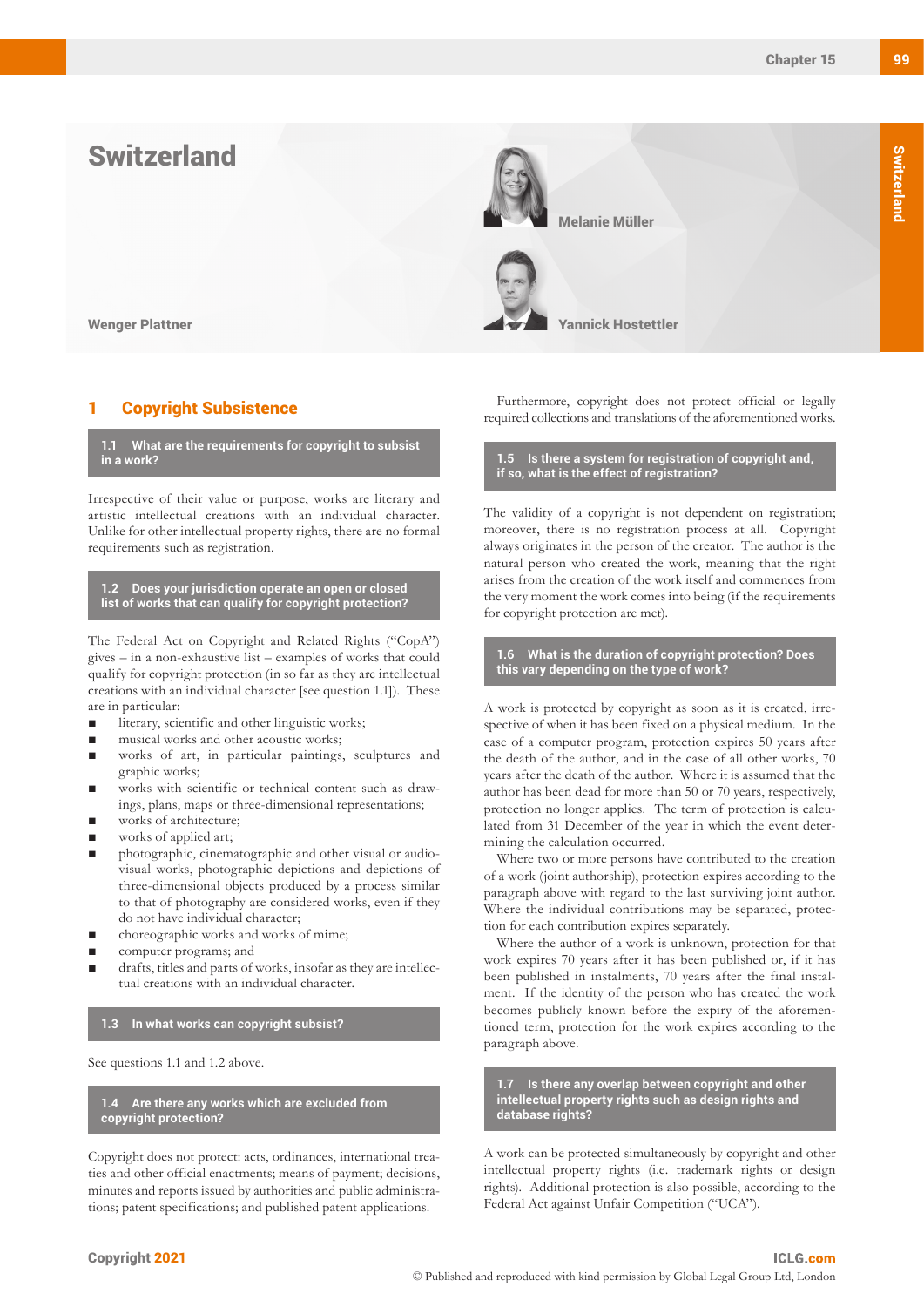**1.8 Are there any restrictions on the protection for copyright works which are made by an industrial process?**

The author is the natural person who created the work, meaning that there is no general restriction, provided that the work was created by a natural person. Nevertheless, the author can use any available technology, as long as the work itself was created by the author himself and not entirely by an industrial process.

#### 2 Ownership

**2.1 Who is the first owner of copyright in each of the works protected (other than where questions 2.2 or 2.3 apply)?**

The first copyright owner of a work is the author defined as the natural person who created the work. In Switzerland, the creator principle applies, i.e. copyright always originates in the person of the creator, respectively the author. An exception (contrary to the system) is found in the law regarding publishing contracts. Legal entities cannot originally acquire copyrights, but can do so derivatively, e.g. through legal transactions.

Unless proven otherwise, the author is the person whose name, pseudonym or distinctive sign appears on the copies or the publication of the work. As long as the author is not named or remains unknown in the case of a pseudonym or distinctive sign, the person who is the editor of the work may exercise the copyright. Where such person is also not named, the person who has published the work may exercise the copyright.

Swiss law also grants copyright-related rights (so-called "neighbouring rights") to performers, phonogram and audiovisual fixation producers and broadcasting organisations.

**2.2 Where a work is commissioned, how is ownership of the copyright determined between the author and the commissioner?**

The sole right owner is always the author himself, and the author has the exclusive right to decide whether, when and how his work is used. The commissioner will not automatically acquire ownership of the copyright in the work created for him (for the exception, see question 2.1). The copyright in this case must be assigned to the commissioner. The assignment of a right subsisting in the copyright does not include the assignment of other partial rights, unless such was agreed. The assignment of the ownership of a copy of a work does not include the right to exploit the copyright, even in the case of an original work.

**2.3 Where a work is created by an employee, how is ownership of the copyright determined between the employee and the employer?**

A dependent work creation is the creation of a work in the context of an employment contract, an agency contract (see question 2.2) or a contract for work and services. In contrast to patent and design law, copyright law does not contain any provisions on works created within the framework of an employment relationship.

Exceptions are the rights to computer programs. Where a computer program has been created under an employment contract in the course of fulfilling professional duties or contractual obligations, the employer alone shall be entitled to exercise the exclusive rights of use.

Apart from the above, the owner of the work is always the author himself. In practice, the rights to the works created under the contract in question must be transferred to the employer, client, etc., who acquire the copyrights derivatively. In the absence of an explicit provision, the theory of purpose transfer takes effect as a rule of interpretation, according to which only those rights are transferred to the employer, etc. which are necessary for the fulfilment of the contract.

**2.4 Is there a concept of joint ownership and, if so, what rules apply to dealings with a jointly owned work?**

Where two or more persons have contributed as authors to the creation of a work, the copyright belongs to all such persons jointly (joint authorship). Unless they have agreed otherwise, they may only use the work with the consent of all authors; consent may not be withheld for reasons contrary to the principles of good faith.

Each joint author may independently bring an action for infringement, but may only ask for relief for the benefit of all. Where the individual contributions may be separated and there is no agreement to the contrary, each joint author may use his own contribution independently, provided such use does not impair the exploitation of the joint work.

#### 3 Exploitation

**3.1 Are there any formalities which apply to the transfer/assignment of ownership?**

There are no formalities which apply to the transfer or assignment of ownership. Copyright is in general assignable and may be inherited. However, as with any legal transaction, written form is recommended. In the context of inheritance law, relevant formal requirements must be considered.

**3.2 Are there any formalities required for a copyright licence?**

There are no formalities required for a copyright licence. However, as with any legal transaction, written form is recommended, especially for evidence reasons and in order to avoid possible interpretation disputes.

**3.3 Are there any laws which limit the licence terms parties may agree to (other than as addressed in questions 3.4 to 3.6)?**

There are no specific laws limiting the licence terms, but the general limitations to contracts also apply to licence terms. Accordingly, a (licensing) contract is void if its terms are impossible, unlawful or immoral. In addition, the law prohibits any excessive restrictions within contracts.

**3.4 Which types of copyright work have collective licensing bodies (please name the relevant bodies)?**

The following are subject to federal supervision: the management of exclusive rights for the performance and broadcasting of non-theatrical works of music, and the production of phonograms and audio-visual fixations of such works; the assertion of exclusive rights of certain works; and the assertion of certain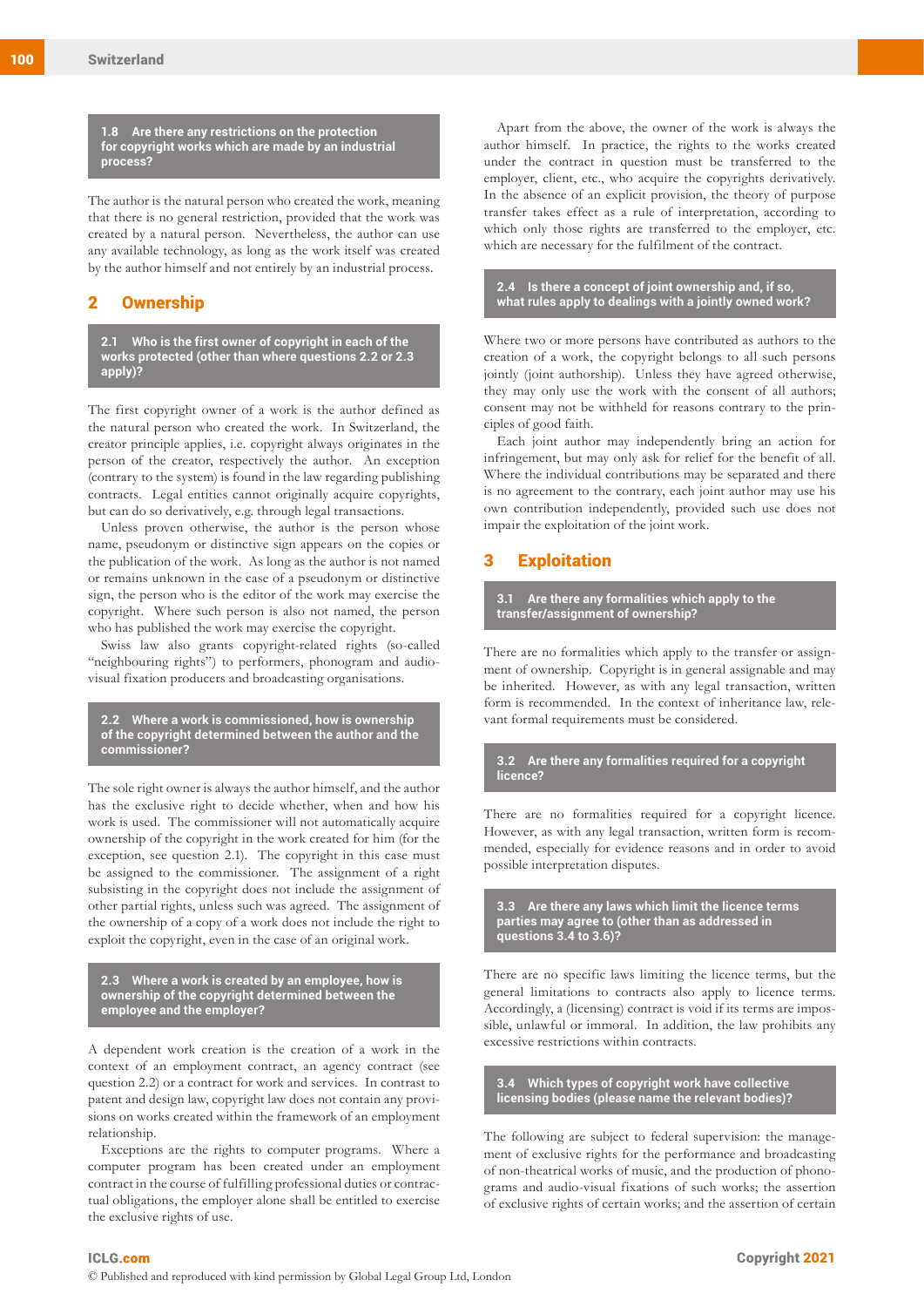rights to remuneration provided for in this Act. The Federal Council may subject other areas of collective rights management to federal supervision if public interest so requires. Personal use of exclusive rights by the author or his heirs is not subject to federal supervision.

- In Switzerland, the following collective licensing bodies exist:
- SUISA (musical works with the exception of theatrical works);
- ProLitteris (literary and dramatic works as well as works of fine art and photography);
- SUISSIMAGE (visual and audio-visual works);
- SISSPERFORM (rights of performers, producers of audio and video recordings and broadcasting companies); and
- Société Suisse des Auteurs ("SSA") (theatrical and audio-visual works).

**3.5 Where there are collective licensing bodies, how are they regulated?**

Any person who exploits rights which are subject to federal supervision requires authorisation from the Swiss Federal Institute of Intellectual Property ("IPI").

Authorisation is only given to collective rights management organisations which: (1) have been founded under Swiss law; (2) are domiciled in Switzerland and conduct their business from Switzerland; (3) have the management of copyright or related rights as their primary purpose; (4) are open to all holders of rights; (5) grant an appropriate right of participation in the decisions of the society to authors and performers; (6) guarantee compliance with the statutory provisions, in particular in terms of their articles of association; and (7) give rise to the expectation of the effective and economic exploitation of rights. In general, authorisation is only granted to a single collective rights management organisation per category of work, and to a single collective rights management organisation for related rights.

Authorisation is granted for five years; on expiry, it may be renewed for the same term.

**3.6 On what grounds can licence terms offered by a collective licensing body be challenged?**

The Federal Arbitration Commission for the Exploitation of Copyrights and Related Rights ("Arbitration Commission") is responsible for approving the tariffs drawn up by the collective rights management organisations.

The decision of the Arbitration Commission may be appealed to the Federal Administrative Court and further to the Federal Supreme Court on limited grounds. Before the Federal Administrative Court, the appellant may contend that there has been a violation of federal law including: exceeding or abusing discretionary powers; that there has been an incorrect or incomplete determination of the legally relevant facts of the case; or that the ruling is inadequate (a plea of inadequacy is inadmissible if a cantonal authority has ruled as the appellate authority).

Further, the appeal can be brought before the Federal Supreme Court to challenge violations of federal and international law. The determinations of the facts of the case can only be challenged if they are obviously incorrect or are based on an infringement of rights, and if the remedying of the defect can be decisive for the outcome of the proceedings.

#### **Owners' Rights**

**4.1 What acts involving a copyright work are capable of being restricted by the rights holder?**

The author or the rights holder has the exclusive right to decide whether, when and how his work is used. The following acts therefore may be restricted: producing copies of the work; offering, transferring or otherwise distributing copies of the work; reciting, performing or presenting a work; broadcasting the work by radio, television or similar means; retransmitting works by means of technical equipment; and making works made available, broadcasted works and retransmitted works perceptible. The author of a computer program may also restrict the rental of the work. Further, the author has the exclusive right to decide whether, when and how the work may be altered and whether, when and how the work may be used to create a derivative work or may be included in a collected work.

Even where a third party is authorised by contract or law to alter the work or to use it to create a derivative work, the author may oppose any distortion of the work in violation of his personal rights.

**4.2 Are there any ancillary rights related to copyright, such as moral rights, and, if so, what do they protect, and can they be waived or assigned?**

The moral rights of the author specifically protect the relationship to his work and thus go beyond the rules of general personal rights. They include the right to recognition of authorship, the right of first disclosure and the right of integrity of the work.

Generally, moral rights are not assignable, but are inheritable. This means that, for example, the right of first disclosure cannot be transferred as such. However, the author can allow a third party to exercise certain moral rights by contract. Further, the right of first publication can, if the author has agreed in principle, be exercised by a third party (e.g. by a publisher). Furthermore, the author can waive his rights of defence against violations of his moral rights in a specific case.

**4.3 Are there circumstances in which a copyright owner is unable to restrain subsequent dealings in works which have been put on the market with his consent?** 

The "Principle of Exhaustion" means that once a copy of a work has been put on the market by the author (or with his consent), the work can circulate freely. According to the Federal Supreme Court, exhaustion unfolds its effect not only if the copy of the work has been put on the market in Switzerland, but also anywhere in the world (international exhaustion). Therefore, copyright owners cannot prevent any import of copies of the work – which have been legally acquired abroad – into Switzerland, and any reselling of such copies in Switzerland.

An exception to this rule applies with regard to the protection of audio-visual works, more specifically to the performance of cinematographic works. Unless authorised by the author, copies of audio-visual works, such as movies, may not be further transferred or rented as long as the author is thereby impaired in exercising his right of performance, meaning the first broadcasting period in movie theatres.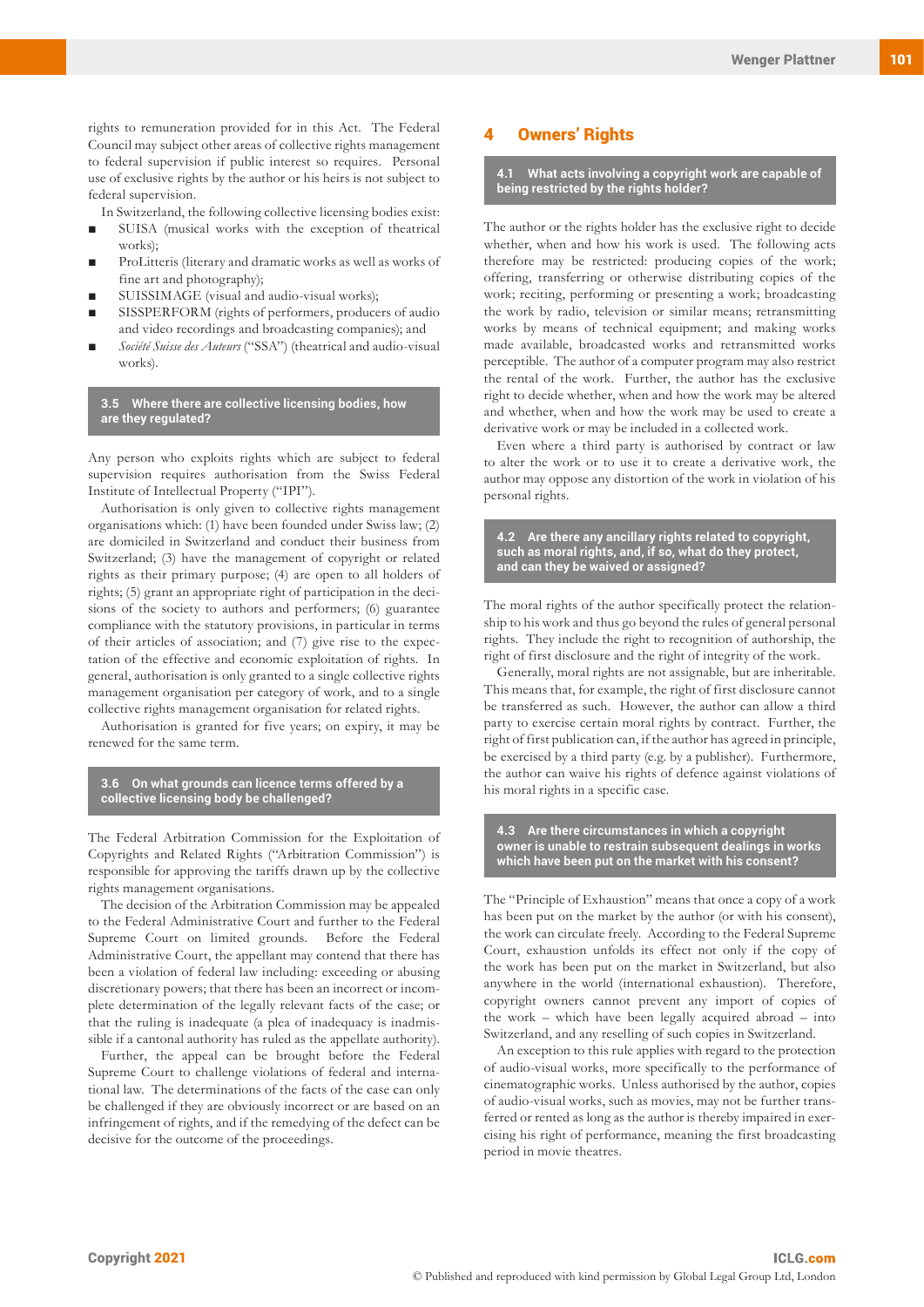#### 5 Copyright Enforcement

**5.1 Are there any statutory enforcement agencies and, if so, are they used by rights holders as an alternative to civil actions?**

No, there are no statutory enforcement agencies. Under Swiss law, an alternative to civil (and/or criminal) actions does not exist. However, rights holders can request assistance from the customs authorities in case of unlawful import or export.

**5.2 Other than the copyright owner, can anyone else bring a claim for infringement of the copyright in a work?**

Apart from the owner, any person who holds an exclusive licence is entitled to bring a separate action unless this is explicitly excluded in the licence agreement. Furthermore, any (e.g. also non-exclusive) licensees may join an infringement action in order to claim for their own losses. All of the above only applies to licence agreements that have been concluded or confirmed after 1 July 2008.

**5.3 Can an action be brought against 'secondary' infringers as well as primary infringers and, if so, on what basis can someone be liable for secondary infringement?**

In principle, an action can be brought against anyone who participates in the infringement. This includes accomplices and abettors.

#### **5.4 Are there any general or specific exceptions which can be relied upon as a defence to a claim of infringement?**

The Copyright Act contains an enumeration of limiting provisions ("Chapter 5 Exceptions to Copyright", art. 19 *et seqq.* CopA). This chapter contains exceptions for private use of published works, decoding of computer programs, dissemination of broadcast works, use of broadcasting organisations' archived works, use of orphan works, making available broadcasted musical works, compulsory licences for the manufacture of phonograms, archive and backup copies, temporary copies, copies for broadcasting purposes, use of works by people with disabilities, use of works for the purpose of scientific research, inventories, quotations, museum, exhibition and auction catalogues, works on premises open to the public and for reporting current events. A potential defendant may also refer to the Principle of Exhaustion (see question 4.3).

#### **5.5 Are interim or permanent injunctions available?**

Both interim and permanent injunctions are available. The standard of proof to obtain a preliminary injunction is lower than in proceedings on the merits. The fulfilment of the requirements must appear likely under a plausibility standard. These requirements are: possibility of success on the merits; endangerment or infringement of rights; risk of serious harm; urgency; and balance of interests.

In case of particular urgency, the court may issue interim injunctions *ex parte*, that is, without hearing the party against whom the measure is requested.

A permanent injunction requires proceedings on the merits.

#### **5.6 On what basis are damages or an account of profits calculated?**

#### There are three bases for such claims:

Tort (art. 41 Code of Obligations ("CO")): damages derived from tort can either be calculated using the common concrete calculation method (which is in many cases very hard to apply, especially because loss of profits is often hard to prove in copyright matters) or by way of the licence analogy, which is a hypothetical method. For the latter, damages are calculated on the basis of the licence fee which the infringer would have had to pay if he had asked for permission.

Account of profits (art. 423 CO): this requires (*inter alia*) bad faith.

Unjust enrichment (art. 62 CO): this basis is relevant in cases in which the infringer is not of bad faith.

#### **5.7 What are the typical costs of infringement proceedings and how long do they take?**

The costs (court fees and attorneys' fees) of infringement proceedings in the first instance depend on the amount in dispute and the canton in which litigation is conducted. Usually, courts do not assume the amount in dispute to be lower than CHF 50,000 to 100,000. The costs also depend in particular on the complexity of the dispute, the number of court hearings and the number of submissions filed. The losing party must bear the court fees and compensation for the attorneys' fees.

A standard infringement proceeding in the first instance usually takes up to two years.

Costs for appeal proceedings (before the Federal Supreme Court) are usually lower than in the first instance, and such proceedings take less time than first instance proceedings.

**5.8 Is there a right of appeal from a first instance judgment and, if so, what are the grounds on which an appeal may be brought?**

In copyright matters, cantonal Appellate Courts and Commercial Courts rule as the sole cantonal instance. An appeal may therefore only be brought before the Federal Supreme Court.

The grounds for appeal are confined. Admissible grounds for appeal in copyright matters are especially the violation of federal and international law. There are additional restrictions for the application of foreign law. The facts can only be challenged if the previous instance established them in an obviously incorrect manner or in violation of the law.

Appeals against interim measures can only be challenged on the grounds of violation of constitutional rights.

#### **5.9 What is the period in which an action must be commenced?**

The period depends on the action and its legal basis.

A damage claim based on tort, for example, becomes timebarred three years after the date on which the claimant became aware of the damage and the identity of the infringer. In any event, a damage claim based on tort becomes time-barred 10 years after the damaging act.

An action for injunctive relief or a declaratory action is not subject to limitation *per se*. However, the corresponding conditions of the respective type of action must be met. *Inter alia*, the claimant must have a current and legitimate interest in the proceedings.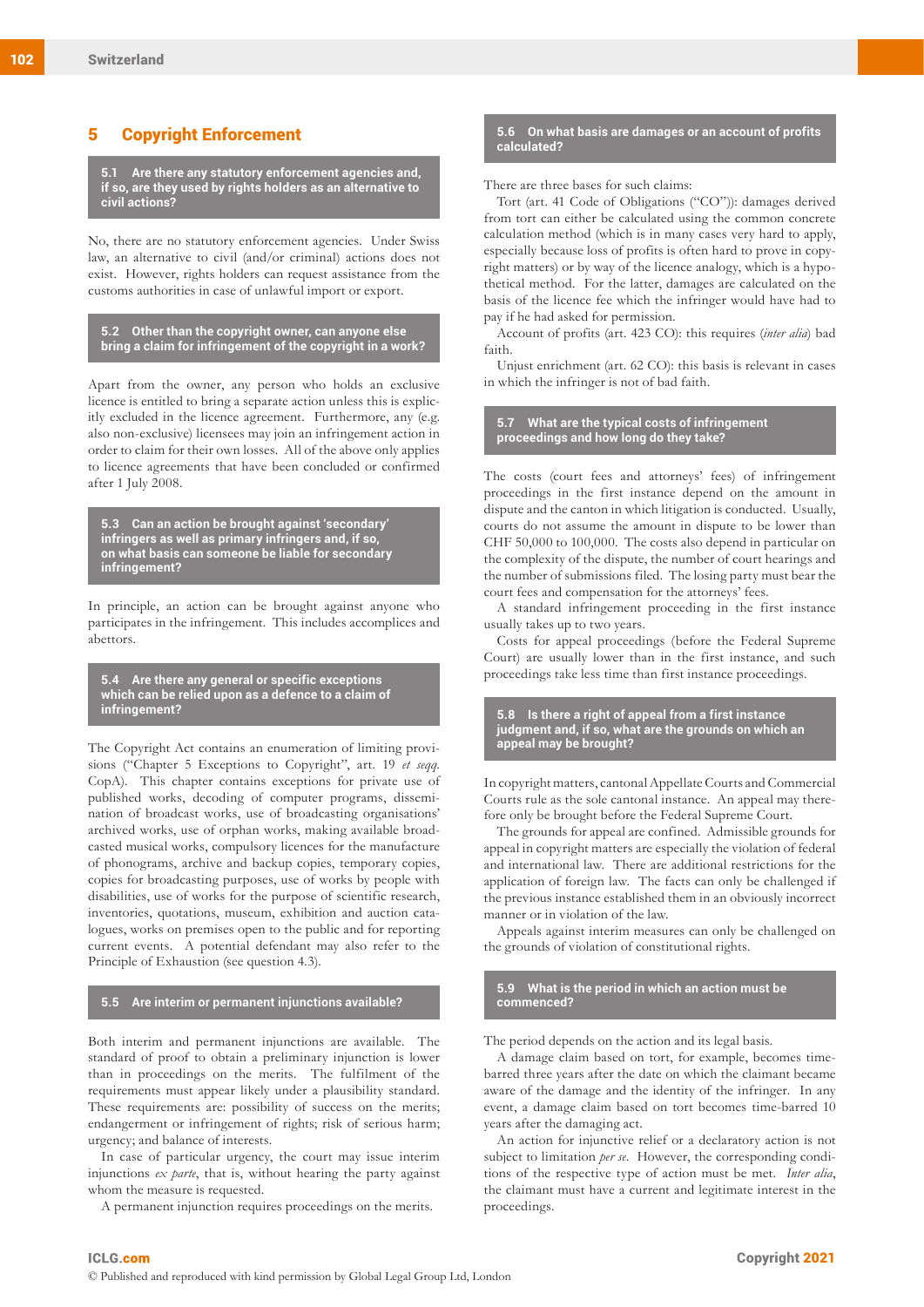Regarding interim measures, since urgency is a prerequisite, the applicant is obliged to act promptly upon discovery of the infringement.

#### 6 Criminal Offences

**6.1 Are there any criminal offences relating to copyright infringement?**

Copyright infringement is a criminal offence. Omission of source, infringement of related rights, offences relating to technical protection measures and to rights-management information, and unauthorised assertion of rights are also considered criminal offences.

**6.2 What is the threshold for criminal liability and what are the potential sanctions?**

Negligent infringements are of no criminal relevance; the above-mentioned criminal offences require intentional acts.

Depending on the criminal offence, the sanctions can be a custodial sentence of up to three years or a monetary penalty or a fine. If the copyright or related rights infringement was committed for commercial gain, the penalty is a custodial sentence of up to five years (which must be combined with a monetary penalty) or a monetary penalty alone.

#### 7 Current Developments

**7.1 Have there been, or are there anticipated, any significant legislative changes or case law developments?**

On 1 April 2020, the revised CopA entered into force. This revision contains substantial changes. For example, according to the revised law, photographs of three-dimensional objects are considered works, even if they do not have individual character. The revised CopA also contains anti-piracy provisions such as an obligation of providers of internet hosting services to prevent a work from being unlawfully remade available ("duty of stay-down").

**7.2 Are there any particularly noteworthy issues around the application and enforcement of copyright in relation to digital content (for example, when a work is deemed to be made available to the public online, hyperlinking, etc.)?**

Due to the mentioned "duty of stay-down" for hosting providers, these providers will have to ensure that removed copyright-infringing content remains off their servers. Furthermore, the revised CopA contains provisions stating that on-demand providers owe the authors/performers remuneration, which is collected for them by collective licensing bodies.

**7.3 Have there been any decisions or changes of law regarding the role of copyright in relation to artificial intelligence systems, including the use of copyright in those systems and/or any work generated by those systems?**

A work can only be created by a human being (see question 2.1). Since the CopA is technologically neutral, no special rules apply. There have been no changes of law in this regard.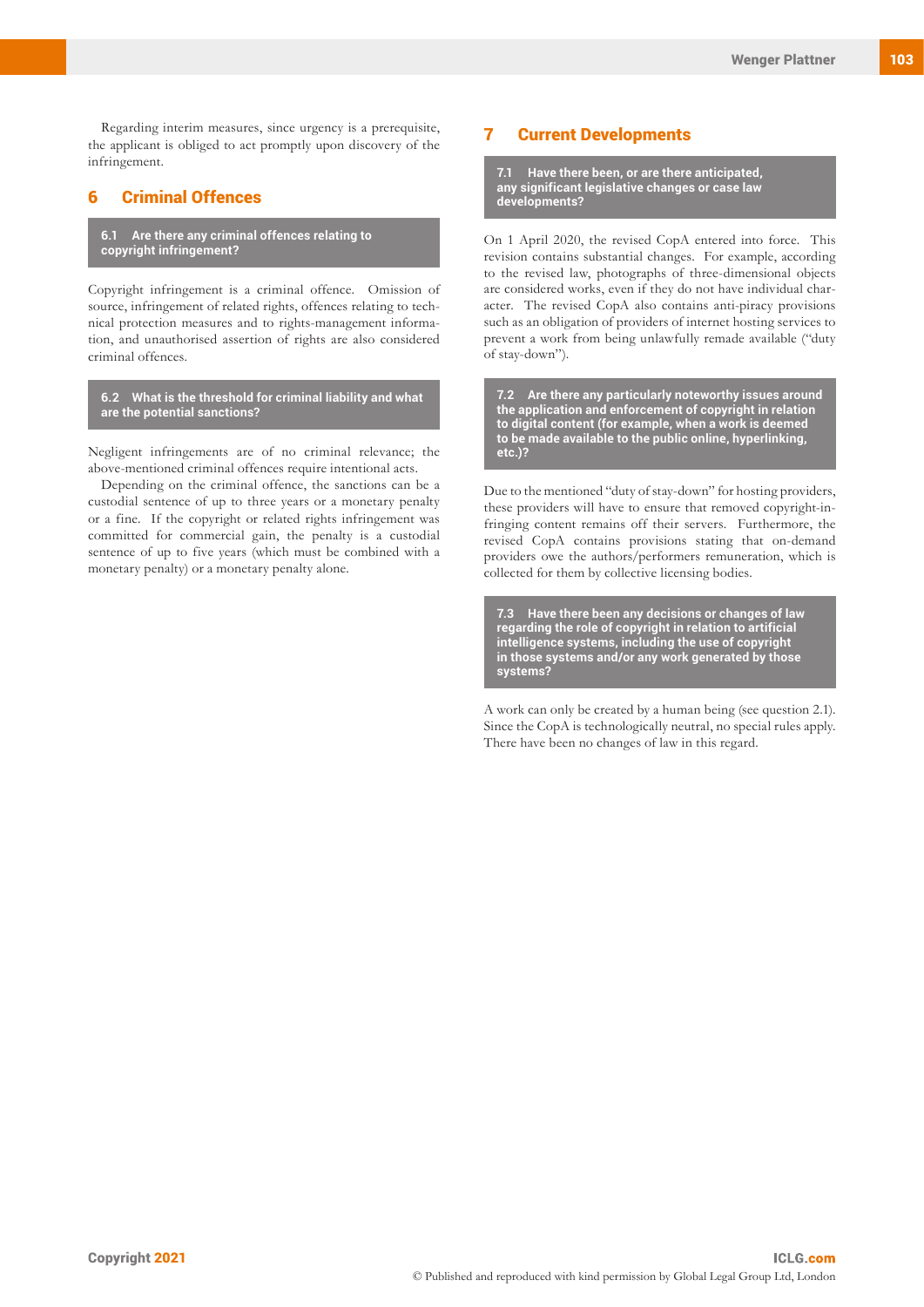

**Melanie Müller** is an associate at Wenger Plattner's Basel office and a member of the IP and IT teams. She advises national and international companies as well as individuals on the full range of intellectual property matters, focusing primarily on trademarks, copyright and licensing. Further she advised a private Bank in Zurich as an external legal counsel in all relevant matters.

Prior to joining Wenger Platter, Melanie Müller completed an LL.M. in Boston with a focus on IP law, and worked, among other positions, as a law clerk at the civil court in Basel.

**Wenger Plattner** Aeschenvorstadt 55 4010 Basel Switzerland

Tel: +41 61 279 70 00 Email: Melanie.Mueller@wenger-plattner.ch URL: www.wenger-plattner.ch



**Yannick Hostettler** is a senior associate at Wenger Plattner's Basel office specialising in advising on intellectual property matters and dealing with contentious cases in particular. Representing both individuals and companies, he conducts domestic and cross-border litigation before state courts of all levels and arbitral tribunals.

Prior to joining Wenger Plattner, Yannick Hostettler worked, among other positions, as a law clerk at a civil court and as a research and teaching fellow for civil law and civil procedure law at the University of Basel.

**Wenger Plattner** Aeschenvorstadt 55 4010 Basel Switzerland

Tel: +41 61 279 70 00 Email: Yannick.Hostettler@wenger-plattner.ch URL: www.wenger-plattner.ch

For over 30 years, Wenger Plattner has been advising and representing clients in all aspects of business law. Wenger Plattner has offices in Basel, Zurich and Bern as well as a representative office in Geneva.

We identify practical, workable solutions and help clients implement these to achieve the best possible commercial outcomes. We rely on teams of experts, many of whom are involved in decision-making as members of public authorities and other bodies, giving them an in-depth understanding of client needs.

As a fully integrated partnership, we place a strong emphasis on teamwork and cooperation. You will have access to dedicated, highly experienced specialists who will help you meet your specific objectives efficiently and effectively, delivering the highest standards of quality.

**www.wenger-plattner.ch**

#### WENGERPLATTNER ATTORNEYS AT LAW